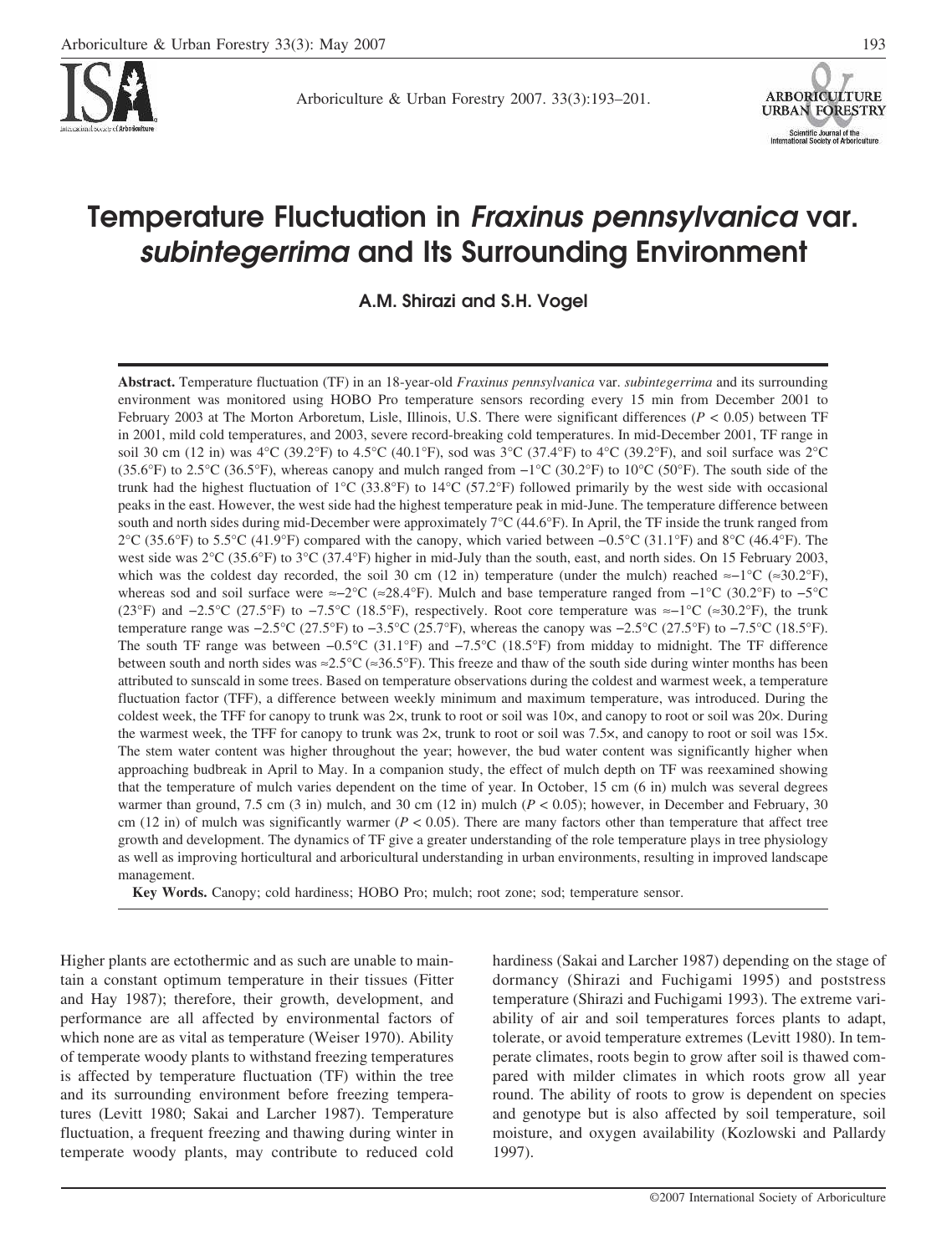Huttunen and Soveri (1993) reported that soil freezes to a mean annual depth of 15 (6 in) to 150 cm (60 in) depending on the location, soil moisture, soil texture, air temperature, and snow depth (Sakai 1970; Solantie 2000). The same factors also determine the time of soil thaw (Solantie 2003). Root zone temperature is dependent on soil depth and properties such as color, bulk density, moisture, texture, and type of vegetative cover. Extensive study on TF in wintering trees was first reported by Sakai in 1966. He found that the bark temperature on the south side of a tree increased sharply at noon to ≈21 $\mathrm{^{\circ}C}$  (≈69.8 $\mathrm{^{\circ}F}$ ), whereas the temperature on the north side stayed nearly constant ≈−1°C (≈30.2°F) to −2°C (28.4°F) in *Kalopanaz septemlobus* koidz in Sapporo, Japan. He also reported that TF in the center of a stem is dependent on stem diameter. In the center of a tree (*Ulmus davidiana* planch var. *japonica nakai*) with a diameter of 86 cm (34.4 in), the temperature remained nearly constant throughout the day, from  $-0.5$ °C (31.1°F) to  $-2$ °C (28.4°F) in the winter. With advanced computerized sensors, we monitored TF at 14 locations in an 18-year-old *Fraxinus pennsylvanica* var. *subintegerrima* located at The Morton Arboretum, Lisle, Illinois, U.S. The objective of this study was to understand more about how trees sense their surrounding environment and how temperatures fluctuate within a tree. This information gives a greater understanding of the role temperature plays in tree physiology as well as improving horticultural and arboriculture practices in urban environments.

## **MATERIALS AND METHODS**

HOBO Pro (Onset Corp., Bourne, MA) temperature sensors were placed at 14 different locations: east, west, north, south (1.37 m [4.5 ft] above the soil), trunk (10 cm [4 in] inside the trunk of the tree, 1.41 m [4.7 ft] above the soil layer), root (1.25 cm [0.5 in] inside the root, 30 cm [12 in] under the soil, 20 cm [8 in] from the tree), canopy (7.5 m [24.8 ft] inside the tree canopy), soil surface (under the mulch, approximately 15 cm [6 in]), mulch (7.5 cm [3 in] inside the mulch layer), base (approximately 15 cm [6 in] above mulch layer on the west side), soil 30 cm (12 in) (30 cm [12 in] into the soil under mulch), ground (placed 45 cm [18 in] aboveground, 1.8 m [5.9 ft] from the trunk), sod (placed just under the sod 1.8 m [5.9 ft] from the trunk), and snow  $(2.5 \text{ cm } [1 \text{ in}]$  above the mulch at trunk flair on the south side). All locations were positioned by using a handheld GPS receiver (eTrex Summit; Garmin, Olathe, KS) (Figure 1; Table 1). The temperature was recorded every 15 min from December 2001 through February 2003. Data were downloaded with an Onset HOBO Shuttle at the site and transferred to a computer in the laboratory (The Morton Arboretum, Lisle, Illinois, U.S.).

The water content of the stem and buds was measured by weighing the fresh tissues (FW) and placing them in a conventional oven at 75°C (167°F) for 48 hr. Samples were then weighed again for dry weight (DW). Percent water content



**Figure 1. Location of the HOBO Pro temperature sensors on the** *Fraxinus pennsylvanica* **var.** *subintegerrima* **(red ash) tree and its surrounding environment.**

was calculated by subtracting the DW from FW, dividing by FW, and multiplying by 100 (percent water content  $=$  ((FW- $DW$ )/FW)  $\times$  100). Three samples were taken weekly from October 2002 through May 2003.

For the mulch study, mixed wood mulch was placed around four *Acer saccharum* (sugar maple) 60 cm (24 in) from the trunk and HOBO Pro temperature sensors were placed approximately 20 cm (8 in) from the trunk and 10 cm (4 in) below the surface of the mulch layer. Mulch depths were 7.5, 15, and 30 cm (3, 6, and 12 in) and a bare ground area served as the control. A stake secured the HOBO Pro temperature sensors for all locations. Statistical analysis was performed using SAS software 2003 (SAS Institute Inc, Cary, NC). Analysis of variance for data were performed using time interval as the replication.

## **RESULTS AND DISCUSSION**

There was a significant difference  $(P < 0.05)$  in TF among locations and years. Total mean temperature observation for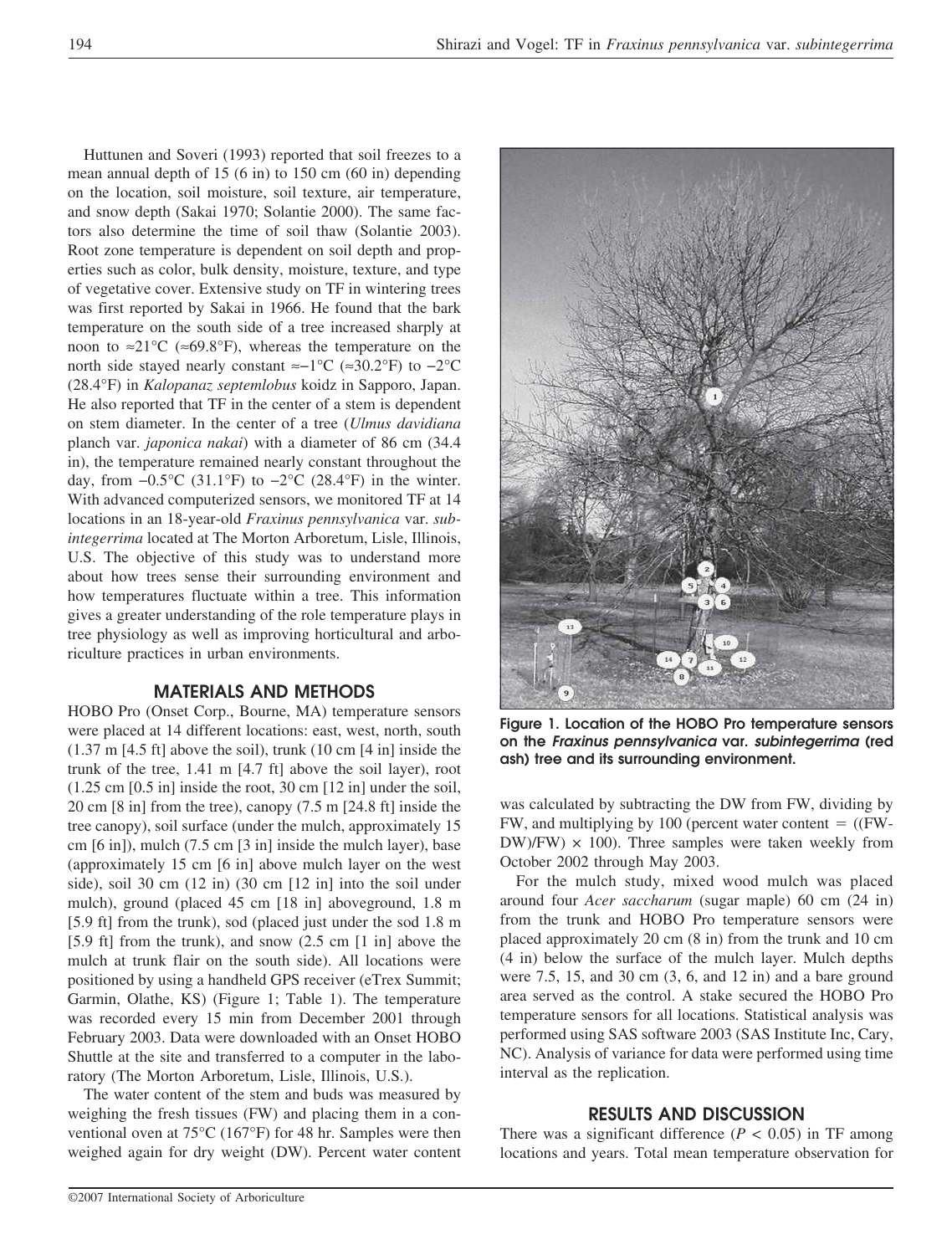| Sensor number | Sensor name        | Sensor position                                                                                                                                                                            | Date         | Maximum | Date             | Minimum  |
|---------------|--------------------|--------------------------------------------------------------------------------------------------------------------------------------------------------------------------------------------|--------------|---------|------------------|----------|
| $\mathbf{1}$  | Canopy             | $7.5$ m $(24.8 \text{ ft})$ above mulch<br>on west side of trunk                                                                                                                           | 7/16-7/23/02 | 26.16   | $1/21 - 1/28/03$ | $-11.74$ |
| 2             | North              | $1.37$ m $(4.5$ ft) above soil<br>facing north                                                                                                                                             | 7/16-7/23/02 | 25.25   | $1/21 - 1/28/03$ | $-11.87$ |
| 3             | South              | $1.37$ m $(4.5$ ft) above soil<br>facing south                                                                                                                                             | 7/30-1/28/03 | 25.54   | $1/21 - 1/28/03$ | $-10.28$ |
| 4             | East               | $1.37$ m $(4.5$ ft) above soil<br>facing east                                                                                                                                              | 7/30-8/06/02 | 25.31   | $1/21 - 1/28/03$ | $-11.15$ |
| 5             | West               | $1.37$ m $(4.5$ ft) above soil<br>facing west                                                                                                                                              | 7/16-7/23/02 | 25.52   | $1/21 - 1/28/03$ | $-11.84$ |
| 6             | Trunk              | 10 cm $(4 \text{ in})$ inside the trunk<br>core $1.41 \text{ m}$ $(4.7 \text{ ft})$ above<br>soil facing east                                                                              | 7/30-8/06/02 | 22.78   | $1/21 - 1/28/03$ | $-10.02$ |
| 7             | Root               | Placed into root, 30 cm (12)<br>in) under the soil, 20 cm<br>$(8 \text{ in})$ from trunk, into root<br>tissue core, $1.25$ cm $(0.5)$<br>in); root spreads from<br>southwest side of trunk | 7/30-8/06/02 | 21.95   | $2/11 - 2/18/03$ | $-0.87$  |
| 8             | Soil 30 cm (12 in) | $30 \text{ cm}$ (12 in) below the soil<br>near the root sensor                                                                                                                             | 7/30-8/06/02 | 12.06   | $2/11 - 2/18/03$ | $-1.14$  |
| 9             | Sod                | $5 \text{ cm}$ (2 in) under grass                                                                                                                                                          | 7/30-8/06/02 | 24.48   | $1/21 - 1/28/03$ | $-3.14$  |
| 10            | Soil surface       | Soil surface $15 \text{ cm}$ (6 in)<br>under the mulch                                                                                                                                     | 7/30-8/06/02 | 23.87   | $1/21 - 1/28/03$ | $-3.67$  |
| 11            | Snow               | Placed on south side of<br>trunk, at trunk flair; $\approx 2.5$<br>cm ( $\approx$ 1 in) above mulch                                                                                        | 7/16-7/23/02 | У       | 12/10-12/17/03   | $-17.39$ |
| 12            | Mulch              | $7.5$ cm $(3 \text{ in})$ into the mulch                                                                                                                                                   | 7/30-8/06/02 | 25.45   | $1/21 - 1/28/03$ | $-7.02$  |
| 13            | Ground             | Approximately 180 cm (72<br>in) from trunk, to the<br>west, $45 \text{ cm}$ (18 in) above<br>the sod on stake in grass<br>area outside of canopy<br>(grass kept trimmed)                   | 7/16-7/23/02 | 25.76   | $1/21 - 1/28/03$ | $-12.34$ |
| 14            | <b>Base</b>        | 15 cm (6 in) above the<br>mulch on west side of tree                                                                                                                                       | 7/30-8/06/02 | 25.62   | $1/21 - 1/28/03$ | $-12.06$ |

**Table 1. Weekly mean of maximum and minimum temperatures observations from the 14 HOBO Pro temperature sensorsz .**

z The sensor for 15 cm (6 in) mulch failed in February.

<sup>y</sup>No snow was present.

all 14 HOBO Pro temperature sensor locations from December 2001 through April 2002, which was considered a mild year in Northern Illinois, are shown in Figure 2. Root total TF was slightly higher than soil 30 cm (12 in). Sod and soil surface were the same as well as east and south. Canopy and base were also the same as well as the west and north sides. Total mean temperature observation from October 2002 through March 2003, which was considered a severe, record breaking cold year in Northern Illinois, are shown in Figure 2B. Root and soil 30 cm (12 in) total TF was the same as well as sod and soil surface followed by mulch, trunk, east, and canopy TF. West, north, and base were all similar with a total mean of −0.5°C (31.1°F) to 0°C (32°F). The ground location

above the sod (45 cm [18 in] above sod, outside the canopy) had the lowest total mean temperature (≈−1°C [≈30.2°F]). The minimum and the maximum weekly temperature observation for all the sensor locations are shown in Table 1. The lowest minimum temperature occurred in the root −0.87°C (30.4°F) and the highest occurred in the ground −12.34°C (9.8°F), which was observed in January 2003. The root also had the lowest maximum temperature of 21.95°C (71.5°F) occurring in the first week of August 2002. The highest maximum temperature of 26.16°C (79.1°F) occurred in the canopy. The comparison of the coldest and warmest week in root, trunk, soil 30 cm (12 in), and canopy are shown in Figure 3. During the coldest week, the canopy had a TF of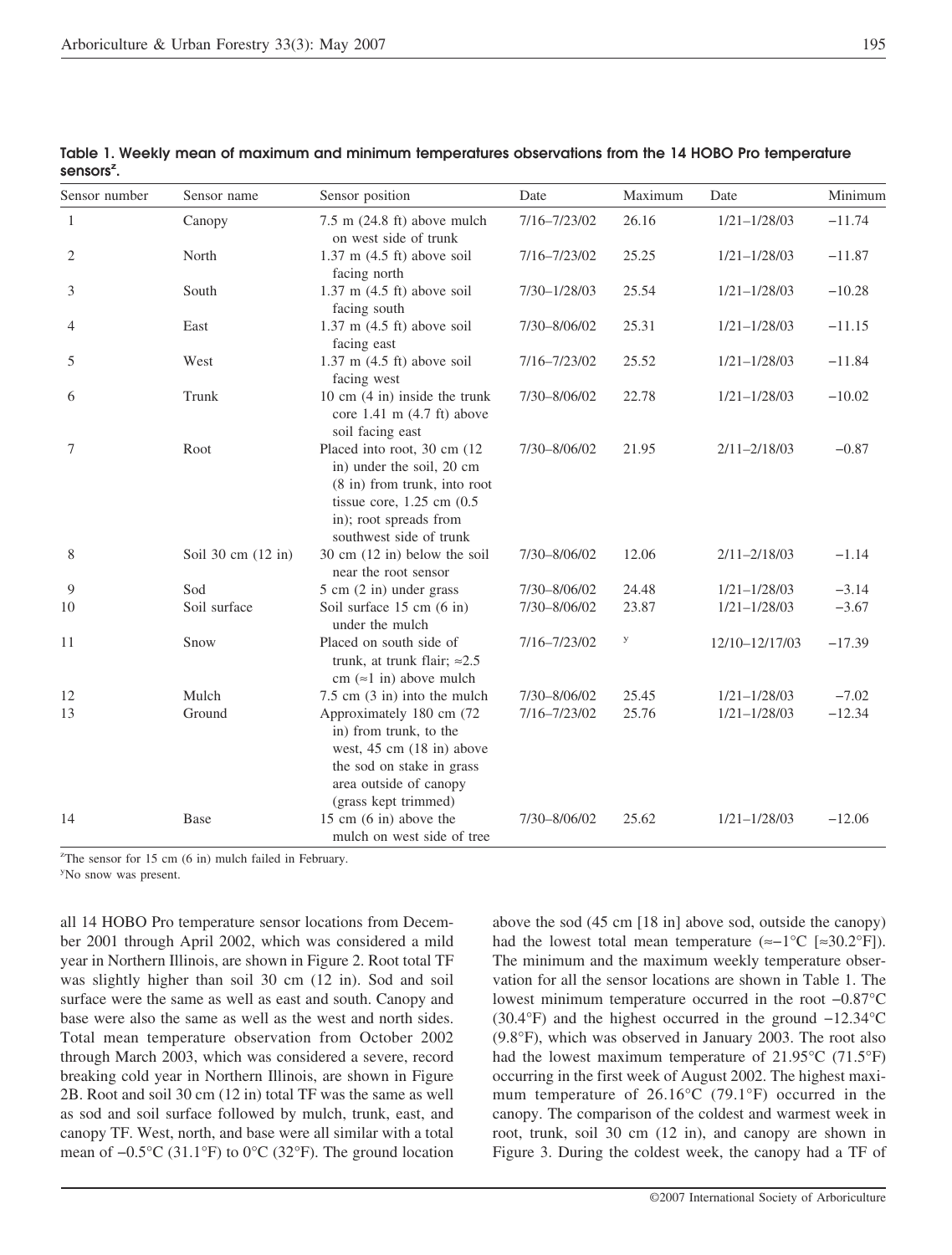2001-2002 5 Α  $\overline{3}$  $\overline{2}$ Mean Temperature (C°)  $\theta$  $\frac{-2}{6}$ 2002-2003 5 B 4 3  $2 -$ 1  $\theta$  $-1$ h  $-2$ Root Ż Soil surface Trunk Mulch **Snow** North<sub></sub> Ground Soil  $30 \text{ cm}$ East West South Canadi **Sensor Locations** 

**Figure 2A–B. Mean weekly temperature at 14 locations in** *Fraxinus pennsylvanica* **var.** *subintegerrima* **(red ash) during 2001 through 2003. Mean separation by Duncan's multiple range test (***P <* **0.05). Data are means of** ≈**16,000 observations.**

20°C (68°F) (2°C [35.6°F] to −18°C [−0.4°F]) followed by the trunk with a TF of  $10^{\circ}$ C (50°F) (0°C [32°F] to  $-10^{\circ}$ C [14°F]). Soil and root core had a TF of 1°C (33.8°F) (−0.5°C [31.1°F] to 0.5°C [32.9°F]). During the warmest week, the canopy experienced TF of 15°C (59°F) (17°C [62.6°F] to 32°C [89.6°F]) followed by the trunk with a TF of 7.5°C  $(45.5^{\circ}\text{F})$   $(17.5^{\circ}\text{C}$   $[63.5^{\circ}\text{F}]$  to  $25^{\circ}\text{C}$   $[77^{\circ}\text{F}]$ ). Soil and root core had a TF of 1°C (33.8°F) (22.5°C [72.5°F] to 25.5°C [77.9°F]). The same pattern of TF was observed for both the coldest and the warmest weeks. The canopy showed twice the TF when compared with the trunk. The soil and root experienced only 1°C (33.8°F) TF both in the coldest and the warmest week (Figure 3). Based on this information, a temperature fluctuation factor (TFF) was developed, reflecting the difference between weekly minimum and maximum temperature. The following TFF ratios are the outcome of TF for the



**Figure 3. Comparison of coldest and warmest week temperature fluctuations in root, trunk, and canopy of** *Fraxinus pennsylvanica* **var.** *subintegerrima* **(red ash).**

coldest and warmest week, in which  $C = \text{canopy}, T = \text{trunk}$ core,  $R = root core$ , and  $S = soil$ .

| TFF (Coldest week)        | TFF (Warmest week)         |  |  |
|---------------------------|----------------------------|--|--|
| C to $T = 2 \times$       | C to $T = 2 \times$        |  |  |
| T to R or $S = 10 \times$ | T to R or $S = 7.5 \times$ |  |  |
| C to R or $S = 20 \times$ | C to R or $S = 15 \times$  |  |  |

Considering other variables such as trunk and root diameter, soil moisture, soil textures as well as altitude and latitude may contribute to prediction of the TFF for tree management practices.

Dynamics of TF in 14 locations are shown in Figure 4 for the 15th day of each month (January 13, February 18, May 16) from January through December 2002. The first graph for each month (Figure 4) shows TF in the soil surface, sod, mulch, base, and soil 30 cm (12 in). The second graph for each month (Figure 4) shows TF in the root, trunk, and canopy. The third graph for each month (Figure 4) shows TF in the north, south, east, and west. The color codes represent each HOBO Pro temperature sensor. We observed dynamic changes in temperature every 15 min in one day of each month. April 15 shows the most classic graph regarding the TF in this study, which indicates the TF in the soil surface, soil 30 cm (12 in), sod, mulch, and base. Budbreak at this time of the year as well as the greening of grasses is often an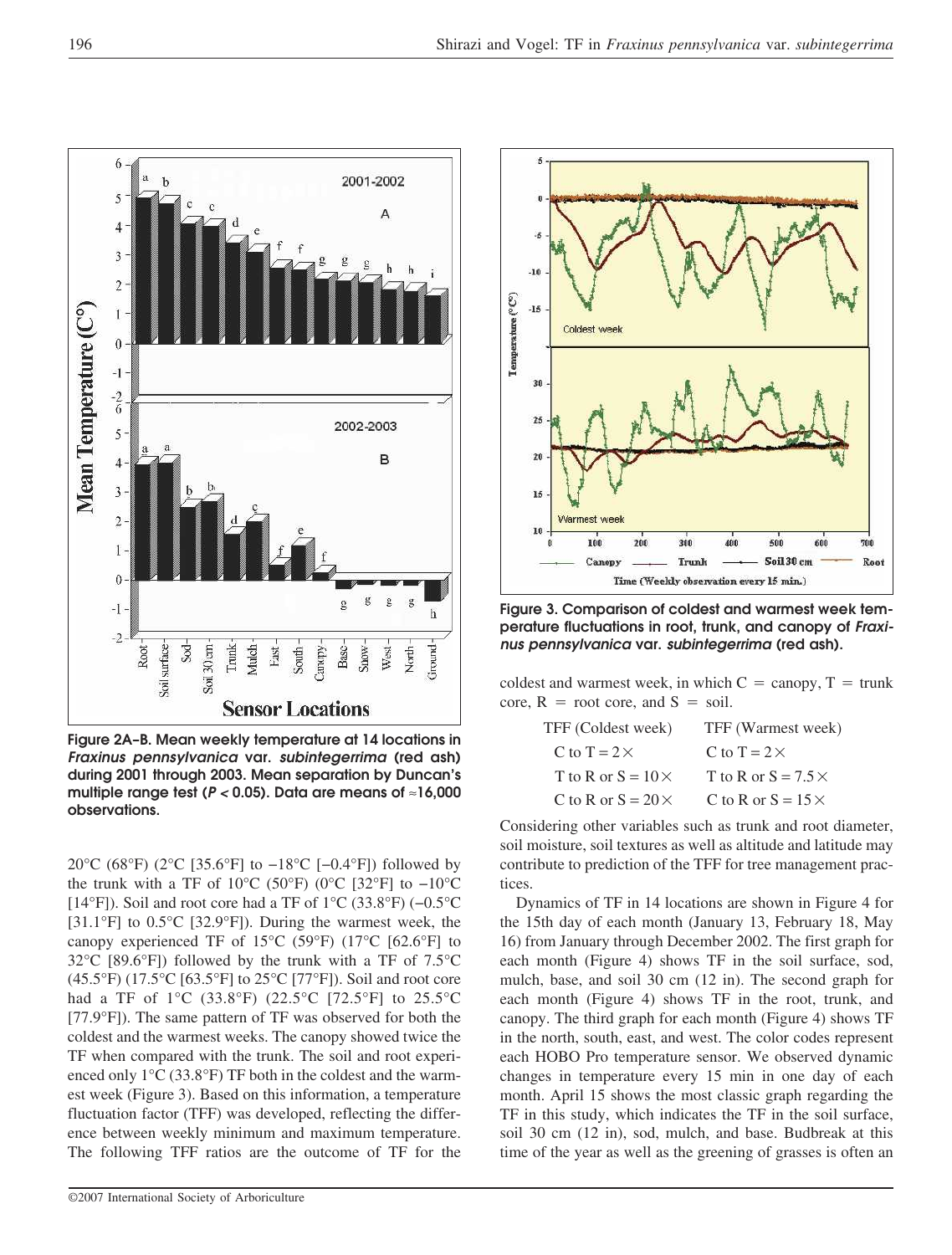

**Figure 4. Daily temperature fluctuation (TF) in** *Fraxinus pennsylvanica* **var.** *subintegerrima* **(red ash) tree and its surrounding environment for the 15th day of each month from January through December 2002. The first graph for each month shows TF in soil surface, sod, mulch, base, and soil 30 cm (12 in). The second graph for each month shows TF in root, trunk, and canopy. The third graph for each month shows TF in north, south, east, west, and canopy.**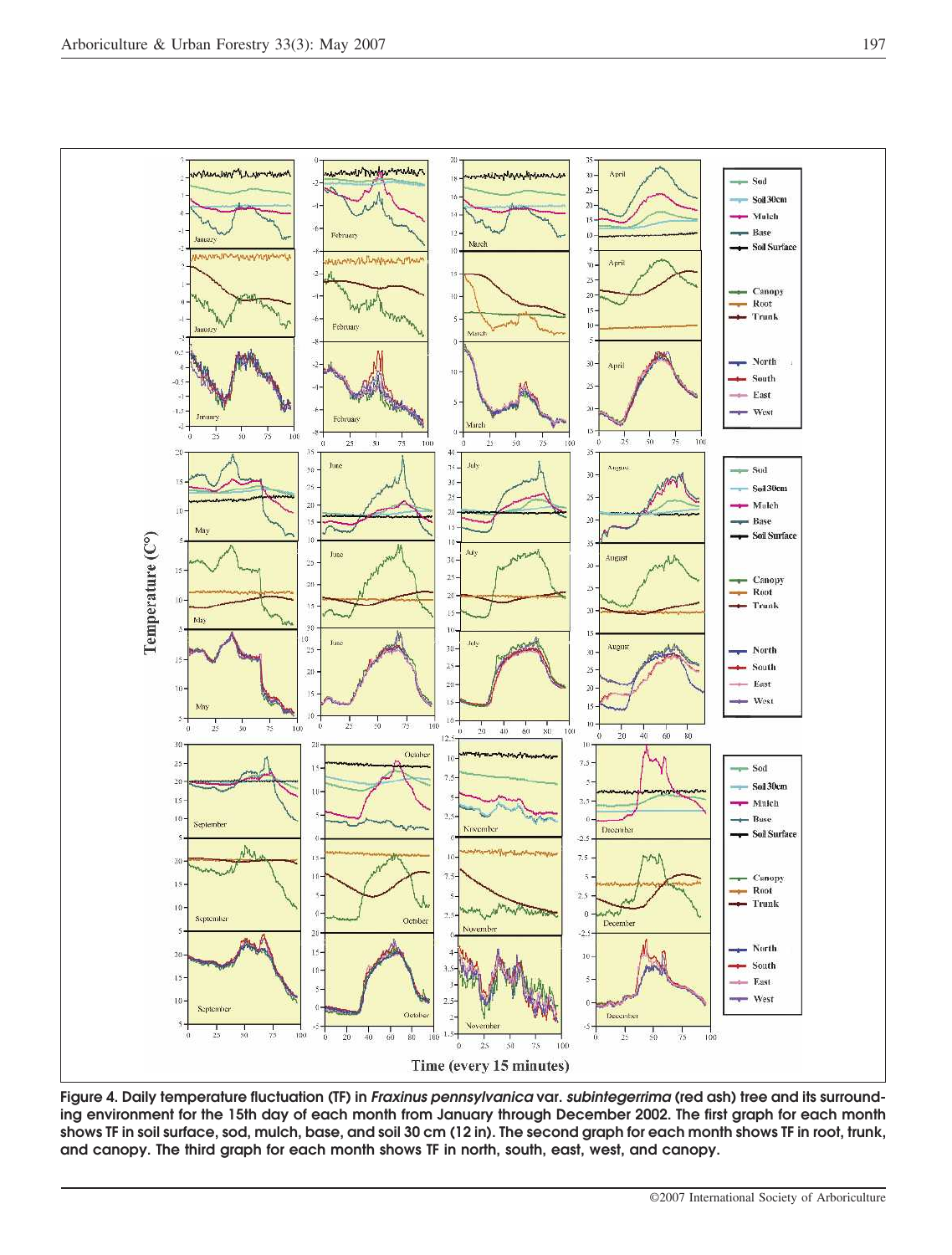indication that soil is warming up with a steady increase in soil temperature ≈10°C (≈50°F) to 15°C (59°F) during the spring. Peak of the soil temperatures are reached at ≈22°C (≈71.6°F) in mid-August and gradually decreases monthly to 20°C (68°F) in September, 17°C (62.6°F) in October, 12°C (53.6°F) in November, and 4°C (39.2°F) by December. The optimum temperature for root growth depends on species, genotype, stage of development, and availability of oxygen and water. The minimum temperature for root growth for temperate zone woody plants is between 0°C (32°F) and 5°C (41 $\degree$ F), whereas the optimum temperature is between 20 $\degree$ C (68°F) and 25°C (77°F). Lyr and Garbe (1995) reported the occurrence of lower root temperature optima in species of northern origin compared with species of southern origin. The impact of soil temperature on root growth is affected by soil moisture. Teskey and Hinckley (1981) demonstrated in white oak in Missouri that root elongation is affected by soil temperature below 17°C (62.6°F); however, above 17°C (62.6°F), it is soil moisture that is the dominant factor. Based on our results, September to November are the most appropriate times for planting trees in northern latitudes because the temperature of the root zone makes an ideal situation for root growth. TF for January and mid-February are shown in Figure 5. On 15 February 2003, which was the coldest day recorded, the soil 30 cm (12 in) temperature reached approximately −1°C (30.2°F), whereas sod and soil surface were ≈−2°C (≈28.4°F). Mulch and base temperature range was −1°C (30.2°F) to −5°C (23°F) and −2.5°C (27.5°F) to −7.5°C (18.5°F), respectively. Root core temperature was ≈−1°C



**Figure 5. Daily temperature fluctuation (TF) in** *Fraxinus pennsylvanica* **var.** *subintegerrima* **(red ash) tree and its surrounding environment for the 15th day of each month from January through mid-February 2003. The first graph for each month shows TF in soil surface, sod, mulch, base, and soil 30 cm. The second graph for each month shows TF in root, trunk, and canopy. The third graph for each month shows TF in north, south, east, west, and canopy.**

(≈30.2°F), the trunk temperature was  $-2.5$ °C (27.5°F) to −3.5°C (25.7°F), whereas the canopy TF was −2.5°C (27.5°F) to  $-7.5$ °C (18.5°F). The south HOBO Pro temperature sensor TF range was between −0.5°C (31.1°F) and −7.5°C (18.5°F) from midday to midnight. The fact that soil temperature does not fluctuate and that there is a lack of cold freezing temperatures in the root zone when compared with aboveground and canopy temperatures explains the lack of cold hardiness induction in roots. Overall, the underground organs are more sensitive to frost than the shoot organs. Root tip low temperature tolerance is between −1°C (30.2°F) and −3°C (26.6°F) (Sakai and Larcher 1987). Depending on the stage of development and species, the permanent roots freeze at −5°C (23°F) to −20°C (−4°F) (Sakai and Larcher 1987). In this study, the minimum root core temperature recorded was nearly −1°C (30.2°F). The location of the sensor in the root core was under mulch, making it less likely that the fine roots in the root zone would be affected by frost. Exposure of the roots to cold temperatures resulted in double the cold hardiness in both roots and shoots in *Lonicera tatarica, Cotoneaster horizontalis,* and *Euonymus europaeus* (Pellet 1971). However, this effect was not achieved in *Ligustrum obtusifolium*. Root cold hardiness is species-specific as a result of different seasons of growth in root and shoot (Sakai and Larcher 1987). Repo et al. (2005), using simulated winter to summer conditions, reported that 2 weeks of delayed soil thawing caused death in the saplings of *Pinus sylvestris* L., whereas no delay or a short delay caused only minor damage and reversible recovery.

There were significant temperature differences depending on time of day between the south and west sides compared with the north and east sides. These higher temperatures, during the winter months, have been associated with sun-



**Figure 6. Percent water content in stems and buds of** *Fraxinus pennsylvanica* **var.** *subintegerrima* **(red ash) tree. Arrow indicates date of budbreak. Curves were fitted (polynomial third order) through weekly observation from October 2002 to May 2003.**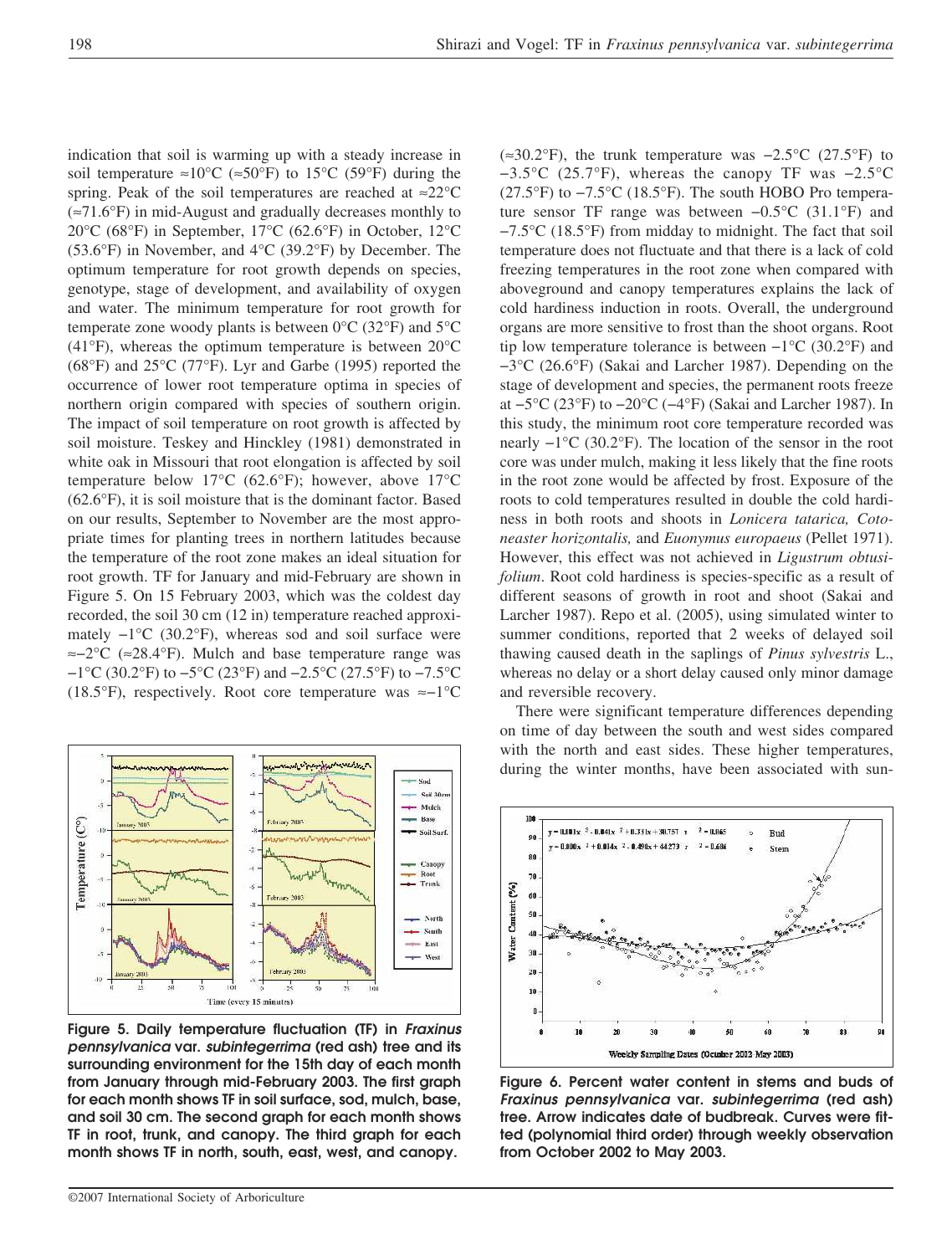

**Figure 7. Temperature fluctuation in different mulch depths in four** *Acer saccharum* **(sugar maple) during October and December 2004 and February 2005. Mean separation by Duncan's multiple range test (***P <* **0.05). Data are means of** ≈**3,000 observations.**

scald, which often results in low temperature-induced cracks on the southwest side of the trunk (Sakai 1966). A higher south side temperature was observed in December and February, but not in January, because we had a very mild January in 2002. This higher peak on the south side also was observed in September and October as well as in December.

When approaching budbreak, bud water content was significantly higher than stem water content (Figure 6). The stem water content and budbreak have a direct relationship; however, root zone temperature and soil moisture also contribute to earlier budbreak, with the exception of genetically controlled species. These TF observations and TFF determinations may be useful for a better understanding of how a tree can sense its surrounding environment and how temperatures fluctuate in and around a tree. This data are also useful for freeze protection as well as horticultural and arboricultural practices in urban environments. More research is needed for understanding the interaction of temperature and other environmental factors such as soil moisture, soil structure, and availability of oxygen in the root zone. Regarding mulch depth, more research is warranted for better landscape management and healthier trees in urban environments.

Having higher TF than expected in mulch prompted the reinvestigation of TF with regard to mulch depth. The TF of mulch at different depths is shown in Figure 7. TF varies depending on time of year. In October, 15 cm (6 in) mulch was several degrees warmer ( $P < 0.05$ ) than ground, 7.5 cm (3 in) mulch, and 30 cm (12 in) mulch. However, in December and February, 30 cm (12 in) mulch was significantly warmer  $(P < 0.05)$  (Figure 7). The microbial activity in the mulch may contribute to the higher temperature. Borges and Chaney (1989) indicated that the development and efficiency of mycorrhizal fungi is higher when soil temperature is between 8°C (46.4°F) and 27°C (80.6°F). Our results indicated that the higher the mulch depth, the warmer the temperature. However, overmulching may cause problems in urban landscapes such as adventitious root formation at the base of the trees, which may result in root girdling.

## **LITERATURE CITED**

- Borges, R.G., and W.R. Chaney. 1989. Root temperature affects mycorrhizal efficacy in *Fraxinus pennsylvanica* Marsh. The New Phytologist 112:411–417.
- Fitter, A.H., and R.K.M. Hay. 1987. The temperature fluctuations of plants, p. 187. In Environmental Physiology of Plants. 2nd Edition. Academic Press, New York, NY.
- Huttunen, L., and J. Soveri. 1993. The regional and temporal variation of frost in natural conditions in Finland. Public. Nat. Board of Watersand the Env. Series A 139:1–74. In Finnish with English summary.
- Kozlowski, T.T., and S.G. Pallardy. 1997. Environmental regulation of vegetative growth, pp. 195–322. In Growth Contol in Woody Plants. Academic Press, San Diego, CA.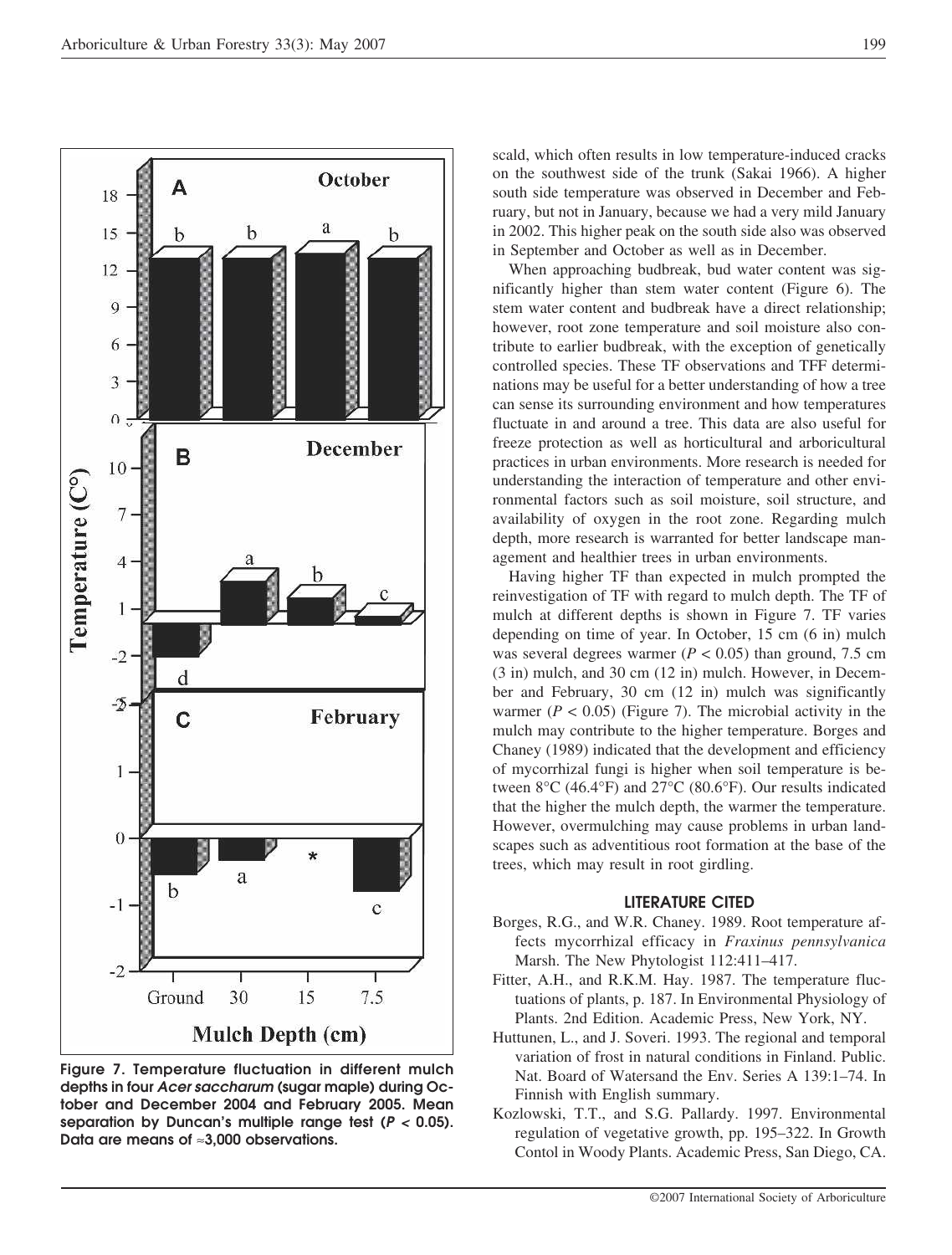©2007 International Society of Arboriculture

- Levitt, J. 1980. Responses of Plants to Environmental Stresses. Vol. 1, 2nd Edition. Kozlowski, T.T., Ed. Academic Press, New York, NY.
- Lyr, H., and V. Garbe. 1995. The influence of root temperature on growth of *Pinus sylvestris*, *Fagus sylvatica*, *Tilia cordata*, and *Quercus robur*. Trees (Berlin) 9:220–223.
- Pellet, H. 1971. Comparison of cold hardiness levels of root and stem tissue. Canadian Journal of Plant Science 51: 193–195.
- Repo, T., T. Kalliokoski, T. Domisch, T. Lehto, H. Mannerkoski, S. Sutinen, and L. Finer. 2005. Effects of timing of soil frost thawing on Scots pine. Tree Physiology 25: 1053–1062.
- Sakai, A. 1966. Temperature fluctuation in wintering trees. Physiologia Plantarum 19:105–114.
- ———. 1970. Mechanism of desiccation damage of conifers wintering in soil frozen areas. Ecology 51:657–664.
- Sakai, A., and W. Larcher. 1987. Frost survival of plants. Responses and adaptation to freezing stress. Billings, W.D., Golley, F., Lange, O.L., Olson, J.S., and Remmert, H., Eds. Ecological Studies 62. Springer Verlag, Berlin, Germany.
- Shirazi, A.M., and L.H. Fuchigami. 1993. Recovery of plants from 'near-lethal' stress. Oecologia 93:429–434.
- -. 1995. Effect of 'near-lethal' heat stress on bud dormancy and stem cold hardiness in red-osier dogwood. Tree Physiology 15:275–279.
- Solantie, R. 2000. Snow depth on January 15th and March 15th in Finland 1919–1998, and its implications for soil frost and forest ecology. Meteor. Public. Finn. Meteorol. Inst. 42:1–176.
	- ———. 2003. On definition of ecoclimatic zones in Finland. Finn. Meteorol. Inst. Report No. 2, p. 44.
- Teskey, R.O., and T.M. Hinckley. 1981. Influence of temperature and water potential on root growth of white oak. Physiologia Plantarum 52:363–369.
- Tumanov, I.I., G.V. Kuzina, and L.D. Karankova. 1973. Dormancy period and ability of trees for hardening with low temperatures. Soviet Plant Physiology 20:1–9.
- Weiser, C.J. 1970. Cold resistance and injury in woody plants. Science 169:1269–1277.

*A.M. Shirazi (corresponding author) Research Horticulturist (formerly) The Morton Arboretum 4100 IL Route 53 Lisle, IL 60532, U.S. drshirazi@UrbanHort.com (currently) Urban Horticulture Academy 799 Roosevelt Road, Suite 3-104C Glen Ellyn, IL 60137, U.S.*

*S.H. Vogel Volunteer The Morton Arboretum 4100 IL Route 53 Lisle, IL 60532, U.S.*

**Résumé.** La fluctuation des températures d'un *Fraxinus pennsylvanica* var. *subintegerrima* de 18 ans ainsi qu'au sein de son environnement immédiat a été suivie au moyen de senseurs de température de type HOBO Pro qui enregistraient des données toutes les 15 minutes de décembre 2001 à février 2003 au sein de l'Arboretum Morton à Lisle en Illinois aux États-Unis. Il y avait des différences significatives (*P* < 0,05) entre les fluctuations de température de 2001 – températures moyennement froides – et celles de 2003 – températures très froides ayant brisées des records. À la midécembre 2001, les fluctuations de température se situaient entre 4 à 4,5°C à 30 cm de profondeur dans le sol, entre 3 à 4°C dans le gazon et entre 2 à 2,5°C à la surface du sol, tandis que dans la cime et le paillis elles se situaient entre −1 à 10°C. La face sud du tronc présentait la plus grande fluctuation, soit de 1 à 14°C, suivie généralement par la face ouest et occasionnellement par des sommets sur la face est. Cependant, la face ouest avait le sommet le plus élevé de température à la mi-juin. La différence de température entre les faces sud et nord était approximativement de 7°C à la midécembre. En avril, la fluctuation de température à l'intérieur du tronc variait de 2 à 2,5°C comparativement à celle de la cime qui variait de −0,5 à 8°C. La face ouest était de 2 à 3°C plus élevée à la mi-juillet que les faces sud, est et nord. Le 15 février 2003 qui a été la journée la plus froide enregistrée, la température du sol à 30 cm sous la surface a atteint −1°C tandis que celles du gazon et de la surface du sol étaient approximativement de −2°C. La température du paillis et celle de l'air variaient respectivement de −1 à −5°C et de −2,5 à −7,5°C. La température de la couche racinaire était d'environ −1°C, celle du tronc était entre −2,5 et −3,5°C et celle de la cime était entre −2,5 et −7,5°C. Sur le côté sud, la fluctuation de température était entre −0,5 et −7,5°C de midi à minuit. La différence de fluctuation de température entre les côtés sud et nord était d'environ 2,5°C. Ce gel-dégel sur le côté sud durant les mois d'hiver a été attribué à des insolations sur certains arbres. En se basant sur les observations de températures durant la semaine la plus froide et celle la plus chaude, un facteur de fluctuation de température, soit la différence entre la température hebdomadaire minimale et celle maximale, a été introduit. Durant la semaine la plus froide, le facteur de fluctuation de température de la cime par rapport au tronc était de 2X, de 10X du tronc par rapport aux racines ou au sol, et de 20X de la cime par rapport aux racines ou au sol. Durant la semaine la plus chaude, ce même facteur de la cime par rapport au tronc était de 2X, de 7,5X du tronc par rapport aux racines ou au sol, et de 15X de la cime par rapport aux racines ou au sol. Le contenu en eau des tiges était plus élevé durant l'année; cependant, le contenu en eau des bourgeons était significativement plus élevé lorsque le bourgeon approchait de sa période d'éclosion en avril-mai. Dans une étude parallèle, l'effet de l'épaisseur du paillis a été réexaminé en fonction de la fluctuation de température, ce qui a permis de déterminer que la température du paillis varie selon la période l'année. En octobre,